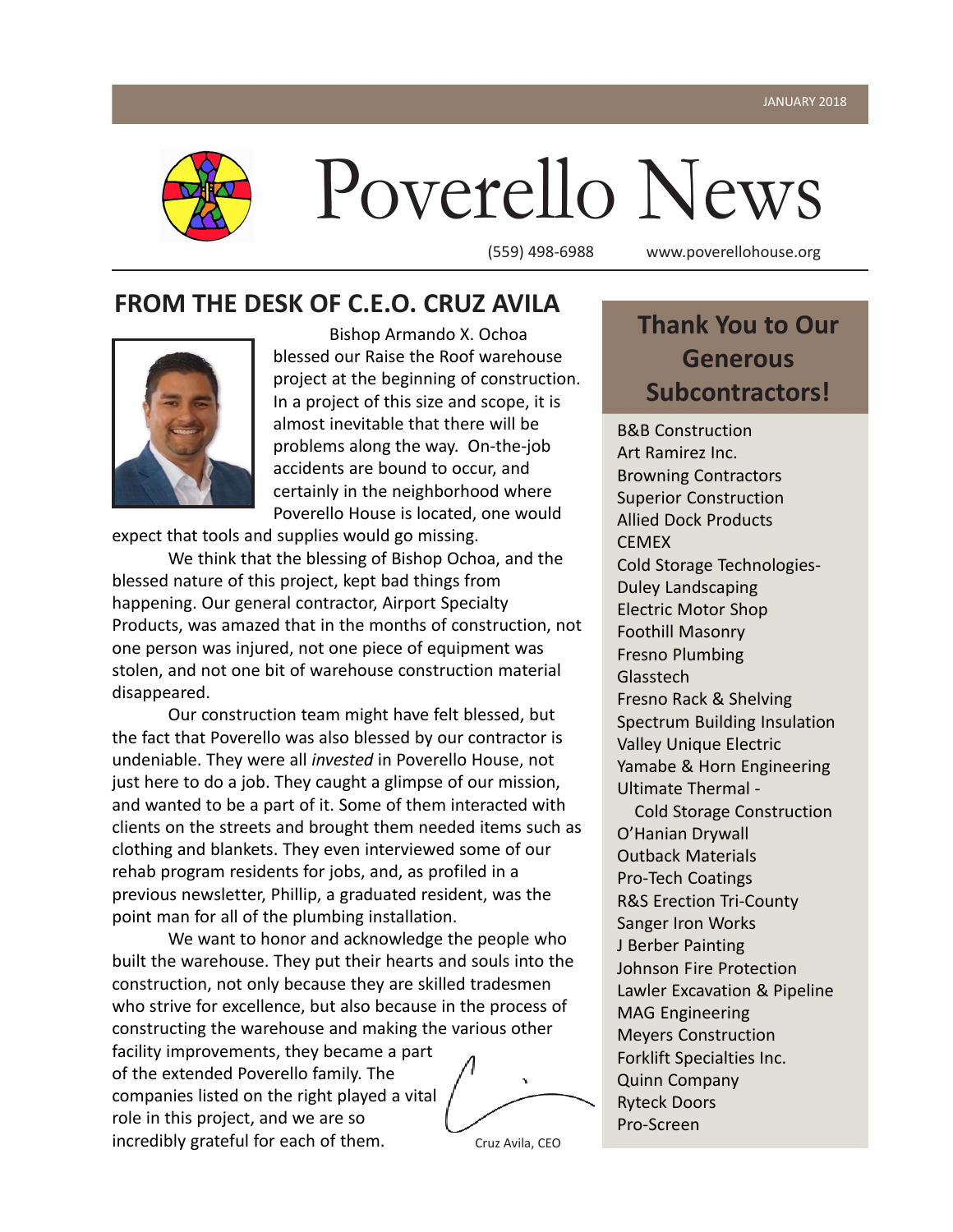#### **CHARITABLE HEARTS**

In January, winter has fully set in, and the weather is usually cheerlessly wet, gray and cold. Most of us feel the letdown, and many are afflicted by what psychologists call SAD, or Seasonal Affective Disorder, an exhausting depression that is induced by winter's chill and lack of sunlight. Imagine what it would be like to be on the streets, with such dismal emotions exacerbated by being cold, wet, and physically miserable. That is the situation in which many homeless people find themselves, and coming to Poverello to get a hot shower, have their clothing cleaned and dried, or perhaps getting new, fresh clothing, goes a long way toward easing their suffering.

This time of year, donations of blankets, gloves, knit caps, socks, jackets and even long underwear are items that bring smiles to countless faces. Just before Christmas, a group of children showed their concern for the winter conditions of the homeless by holding a sock drive. The drive was the brainchild of Jerry Vang, who teaches sixth grade at Webster Elementary School in south central Fresno. What makes this group special is that Webster Elementary School has a sixteen-year connection to Poverello House.

The Patty Project is a targeted life-mentoring and recreation program for children living in impoverished neighborhoods, and is a community partnership outreach, using school sites for the program. The Poverello House has provided food for the program since its inception in 2002 and today provides up to 1,500 sack lunches for the Saturday program during the school year. Webster Elementary was the second school to become a site for the project. The school, like all of participating schools in the Patty Project, is located in an area with a high concentration of poverty. The Patty Project is now operating under Every Neighborhood Partnership.

When asked about the sock project, Mr. Vang said, "In my class I wanted to teach my kids about empathy, to think about gratitude… and to think about others instead of themselves… I wanted my kids not to just hear about compassion, but to be about it." Thus was born "Socktober," the October sock drive for Poverello House. He encouraged his class to take ownership of the drive, and the students went all over the school and got other children excited about it. The first year they did it, their goal was to get 50 pairs of socks. Instead, they got 275 pairs donated. This year, they brought in 280 pairs.

Many of these Webster students have difficult lives and very little in the way of material

goods, yet they enthusiastically gave of themselves to help others. Poverello House came into being, not necessarily because of people with the financial capacity to give, but primarily because of people who have the capacity within their hearts to give, no matter their financial situation. These Webster Elementary children, guided by a wise instructor, have certainly demonstrated the compassionate depths of their hearts.